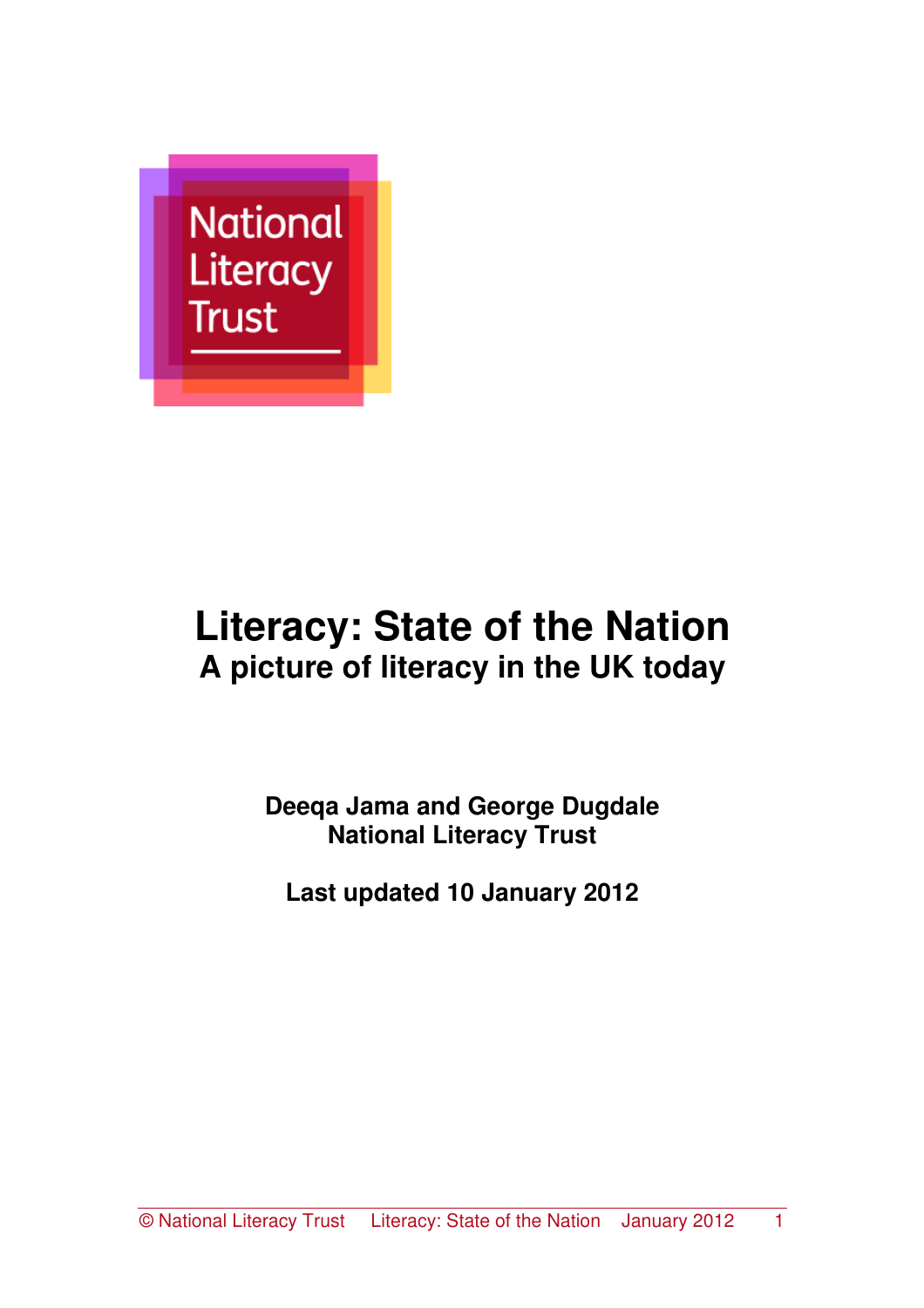The National Literacy Trust is an independent charity that transforms lives through literacy. Literacy is the combination of reading, writing, speaking and listening skills we all need to fulfil our potential. These life skills are essential to the happiness, health and wealth of individuals and society.

Literacy: State of the Nation provides a coherent picture of literacy in the UK today.<sup>1</sup>

## **Literacy in the UK**

- One in six people in the UK struggle with literacy.<sup>2</sup> This means their literacy is below the level expected of an eleven year old.
- An estimated 370,000 parents in London struggle with literacy this means that around 1 in 5 mums and dads may not be able to read confidently with their children.

## **Attitudes towards reading and writing**

- 22.2% of young people aged eight to sixteen say they enjoy reading very much and 28.4% say they enjoy it quite a lot. 39.2% say they like it a bit and 10.2% say they do not enjoy reading at all. $3$
- 66% of adults believe that the ability to read, write and communicate is a fundamental right in modern society.<sup>4</sup>
- 92% of the British public say literacy is vital to the economy, and essential for getting a good job.<sup>5</sup>
- A quarter of children and young people do not recognise a link between reading and success.<sup>6</sup>
- Children and young people who engage in technology based texts, such as blogs, enjoy writing more and have more positive attitudes towards writing – 57% express a general enjoyment of writing vs. 40% who don't have a blog. $<sup>7</sup>$ </sup>
- There is a consistent gender difference in attitudes towards writing. Boys do not enjoy writing as much as girls (38% vs.52%), either for family/ friends or for schoolwork and are more likely to rate themselves as 'not very good writers' (48% vs. 42%).<sup>8</sup>
- Technology based materials are the most frequently read, with nearly twothirds of children and young people reading websites every week, and half of children and young people reading emails and blogs/ networking websites (such as Bebo, MySpace) every week.<sup>9</sup>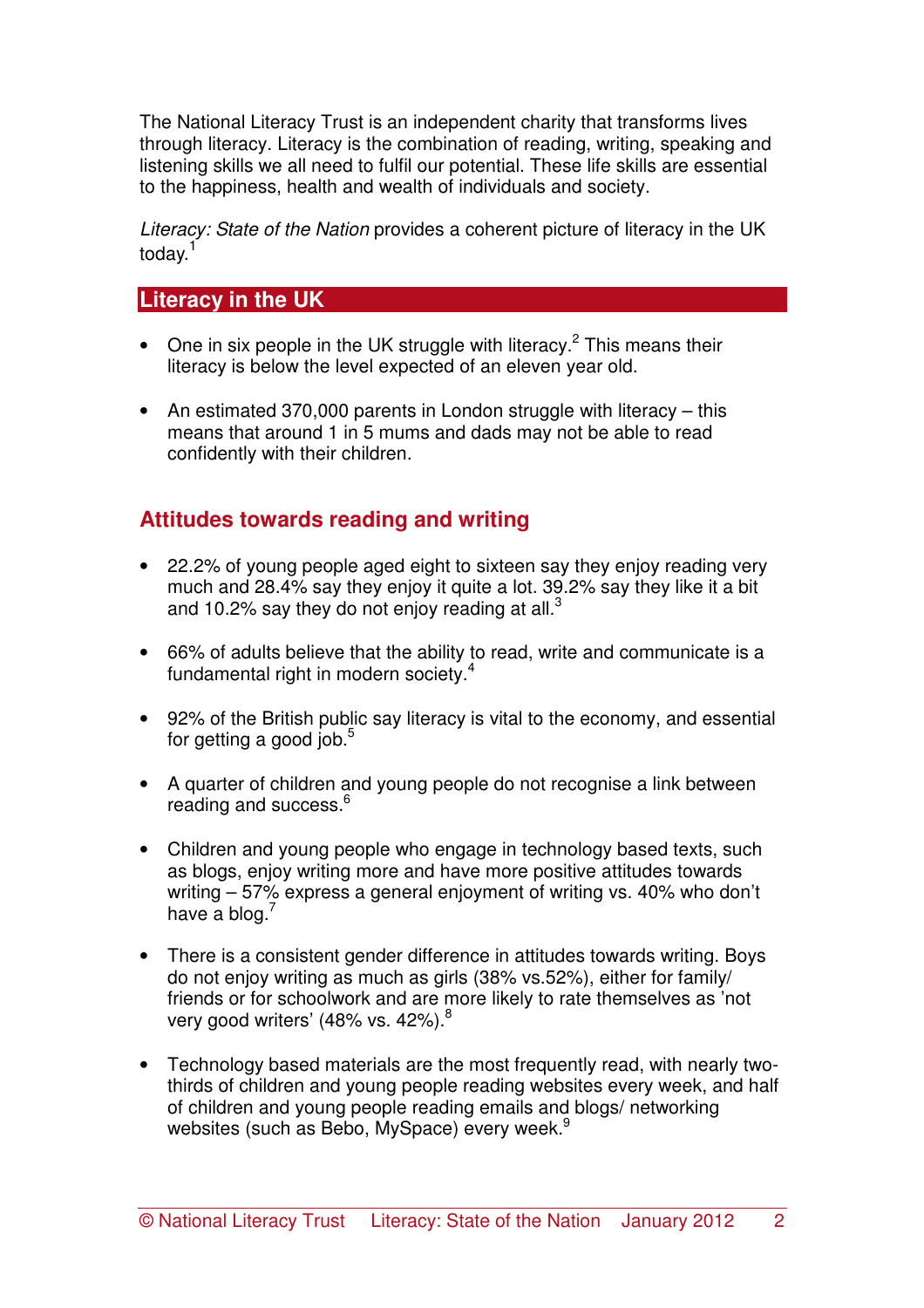## **Educational attainment over the last ten years**

Trends in literacy attainment over the last ten years can be seen in the achievement of children at age eleven.

- At Key Stage 2 (age eleven) the percentage of young people achieving the expected levels for reading increased by 8 percentage points over ten years, from 78% in 1999 to 86% in 2009. In 2010, there was a slight drop of 2 percentage points. Overall levels remained the same in 2011.
- The percentage of young people reaching expected levels for writing increased from 54% in 1999 to 67% in 2006. However, from 2006 to 2009 levels plateaued and the percentage remained the same (67%) three years later. The percentage of young people reaching expected levels for writing increased by 4 percentage points in 2010, and further increased by 4 percentage points in 2011.
- The percentage reaching the expected levels in English increased from 70% in 1999 to 80% in 2009. Levels increased by 1 percentage point in 2010 and again increased by another 1 percentage point in 2011.

#### **Key Stage 2- age eleven<sup>10</sup>**

% of pupils who reach the expected level

|      | <b>Reading (Boys/Girls)</b> | <b>Writing (Boys/Girls)</b> | <b>English (Boys/Girls)</b> |
|------|-----------------------------|-----------------------------|-----------------------------|
| 2011 | 84(80/87)                   | 75(68/81)                   | 82(77/86)                   |
| 2010 | 84(81/87)                   | 71(64/79)                   | 81(76/85)                   |
| 2009 | 86(82/89)                   | 67(60/75)                   | 80(75/85)                   |
| 2008 | 87(83/90)                   | 68(61/75)                   | 81(77/86)                   |
| 2007 | 84 (81/87)                  | 67 (60/75)                  | 80 (76/85)                  |
| 2006 | 83 (79/87)                  | 67 (59/75)                  | 79 (74/85)                  |
| 2005 | 84 (82/87)                  | 63 (55/72)                  | 79 (74/84)                  |
| 2004 | 83 (79/87)                  | 63 (56/71)                  | 77 (72/83)                  |
| 2003 | 81 (78/84)                  | 60 (52/69)                  | 75 (70/80)                  |
| 2002 | 80 (77/83)                  | 60 (52/68)                  | 75 (70/79)                  |
| 2001 | 82 (78/85)                  | 57 (50/65)                  | 75 (70/80)                  |
| 2000 | 83 (80/86)                  | 55 (48/63)                  | 75 (70/79)                  |
| 1999 | 78 (75/82)                  | 54 (47/62)                  | 70 (65/76)                  |

## **Educational attainment – 2008-2010**

Children and young people are assessed nationally throughout their school lives. The literacy results or the equivalent for all Key Stages over the last three years are listed below.

#### **Early Years Foundation Stage - age five**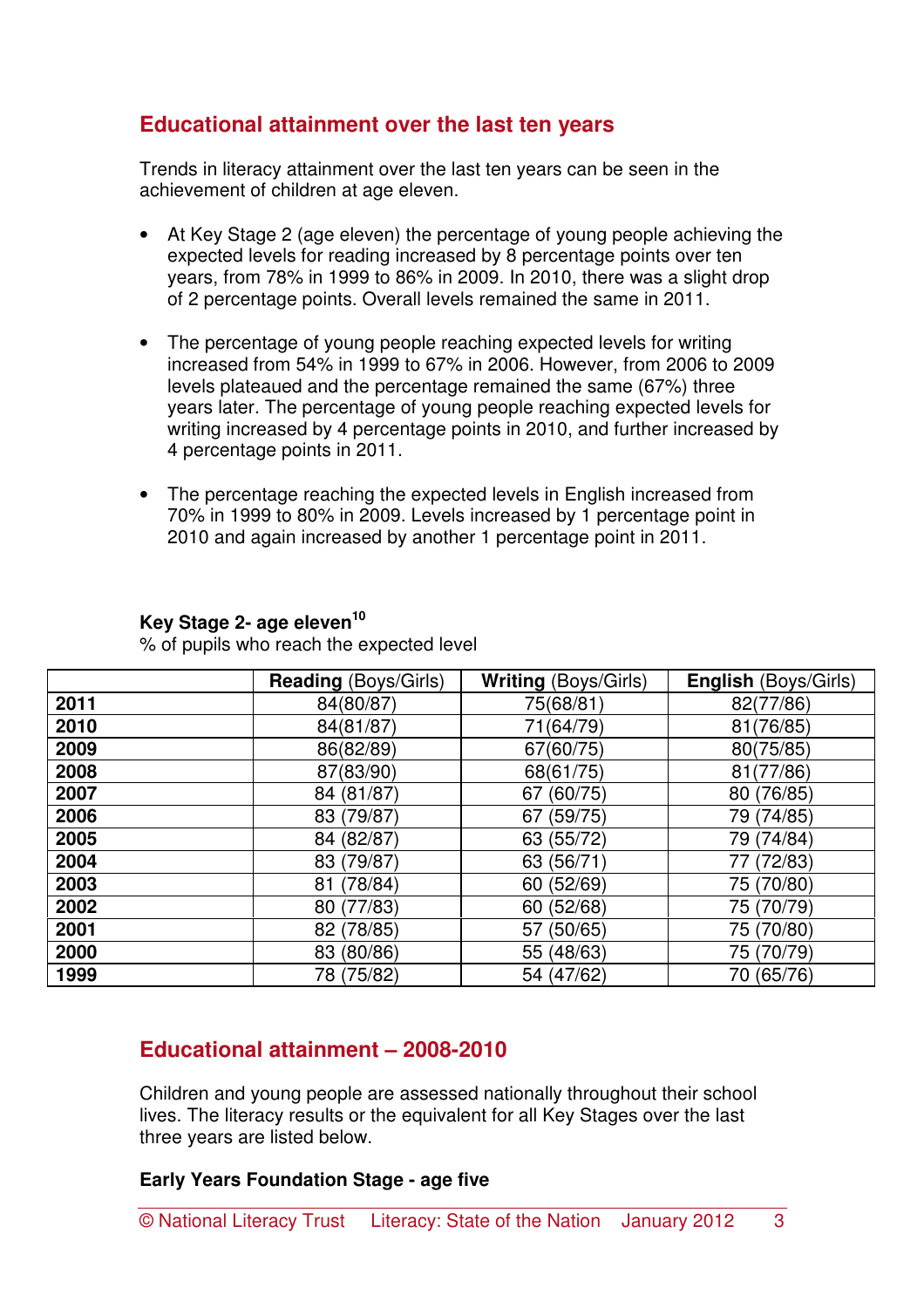|                                | % achieving expected level |      |      |
|--------------------------------|----------------------------|------|------|
|                                | 2009                       | 2010 | 2011 |
| Language for communication and |                            |      |      |
| thinking                       | 82                         | 84   | 86   |
| Linking sounds and letters     | 74                         |      | 79   |
| Reading                        | 72                         | 74   | 76   |
| Writing                        | 62                         | 65   | 67   |

- In every assessment area more girls than boys work securely within the target level. $11$
- Writing has the biggest gender gap with girls 19 percentage points higher than boys in 2011; incidentally, this assessment scale has had the largest gender gap in achievement since the implementation of the statutory EYFS profile in 2009.<sup>12</sup>

### **Key Stage 1 - age seven<sup>13</sup>**

|                                           | % achieving expected level |            |            |  |
|-------------------------------------------|----------------------------|------------|------------|--|
|                                           | 2009                       | 2010       | 2011       |  |
| Reading<br>(boys/girls)                   | 84 (80/88)                 | 85 (81/89) | 85 (82/89) |  |
| Writing<br>(boys/girls)                   | 81 (75/87)                 | 81 (76/87) | 81 (76/87) |  |
| Speaking and<br>listening<br>(boys/girls) | 87 (84/90)                 | 87 (84/90) | 87 (84/91) |  |

#### **Key Stage 2 - age eleven<sup>14</sup>**

|                         | % achieving expected level |            |            |  |
|-------------------------|----------------------------|------------|------------|--|
|                         | 2009                       | 2010       | 2011       |  |
| Reading<br>(boys/girls) | 86 (82/89)                 | 84 (81/87) | 84 (80/87) |  |
| Writing<br>(boys/girls) | 67 (61/75)                 | 71 (64/79) | 75 (68/81) |  |

## **Key Stage 3 - age fourteen<sup>15</sup>**

In 2010 and 2011 there were no Key Stage 3 tests, therefore the only data available is teacher assessment in key subjects.

For English the results were: English 79% (86% for girls, 73% for boys)

The most recent complete results for Key Stage 3 are from 2008: % of pupils reaching the expected level:

- English 74% (81% for girls, 67% for boys)
- Reading 69% (76% for girls, 62% for boys)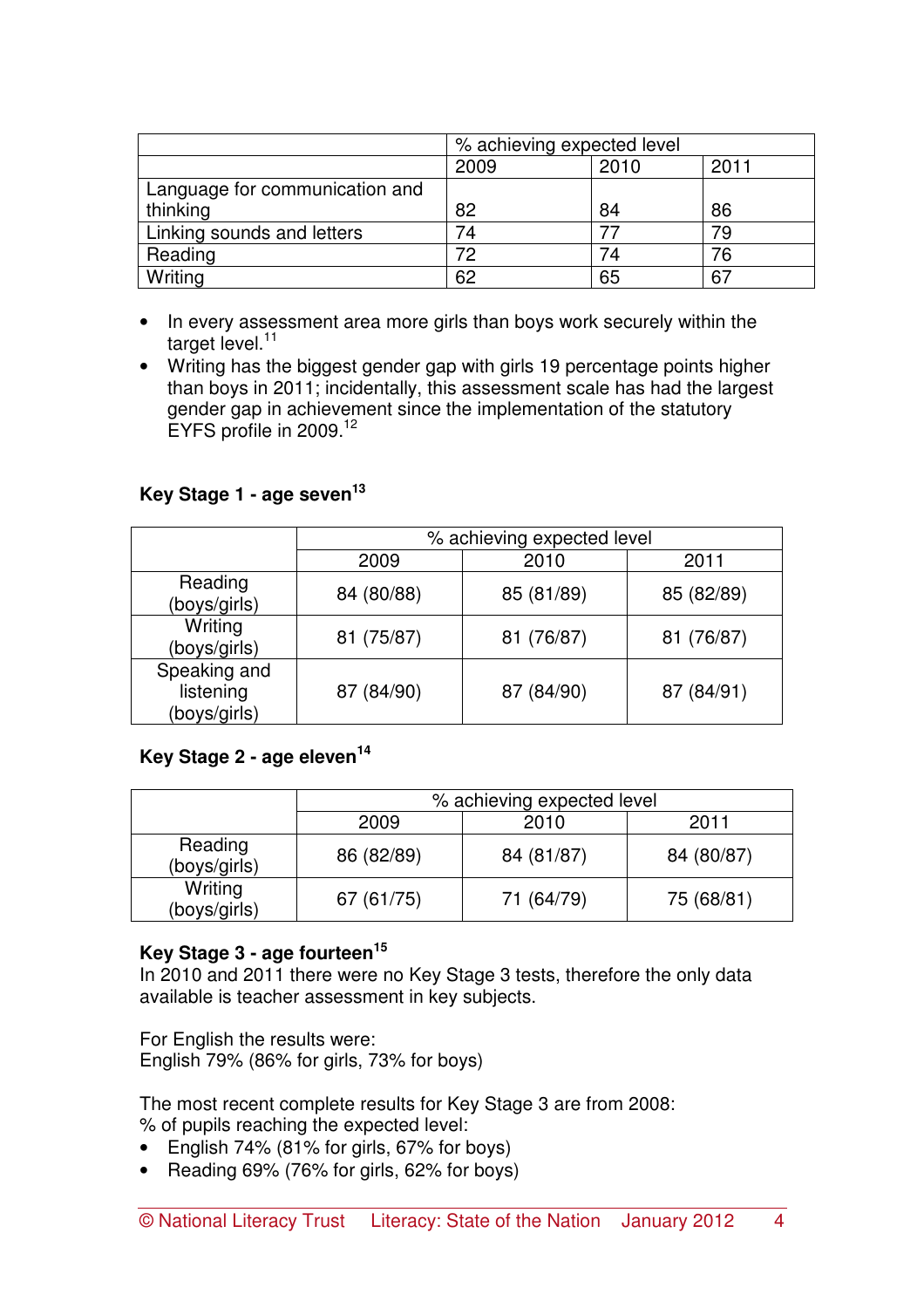• Writing 78% (85% for girls, 72% for boys)

#### **Key Stage 4 - age sixteen<sup>16</sup>**

% of pupils achieving grades A\*-C in 2010/2011

- $\bullet$  65.6%: 58.7% boys and 72.5% girls achieved A+-C in English in 2011; both of which are up slightly from 2010 (where 63% achieved A+-C in English) but the gap has remained stable.
- Children and young people not reaching expected literacy levels are more likely to be from disadvantaged backgrounds.<sup>17</sup>
- In 2007, only 35% of five year olds in the most deprived areas reached the expected level of attainment, compared to 51% of pupils in other areas.<sup>18</sup>
- This gap grows throughout school years so that by GCSE levels only 21% of disadvantaged pupils achieved 5+ A\*-C GCSEs including English and maths in 2007 compared to 49% of non-FSM pupils.<sup>19</sup>

# **Literacy in the workplace**

- A 2011 CBI /EDI survey of 566 employers shows 42% are not satisfied with the basic use of English by school and college leavers. To address the weaknesses in basic skills, almost half (44%) of employers have had to invest in remedial training for school and college leavers. $^{20}$
- Of employers who rate the competency of their low-skilled staff as poor or satisfactory, over half report problems with literacy.<sup>21</sup>
- Concern about basic numeracy and literacy is especially acute in retail and manufacturing – 69% of firms in retail and 50% in manufacturing report problems with literacy.<sup>22</sup>
- Men and women with poor literacy are least likely to be in full-time employment at the age of thirty. $23$
- Poor literacy skills can also be a serious barrier to progressing once in employment. 63% of men and 75% of women with very low literacy skills have never received a promotion.<sup>24</sup>
- There are too many adults who lack basic literacy skills. In 2006 a Government sponsored review into basic skills, the Leitch Review, found that more than five million adults lack functional literacy, the level needed to get by in life and at work. $25$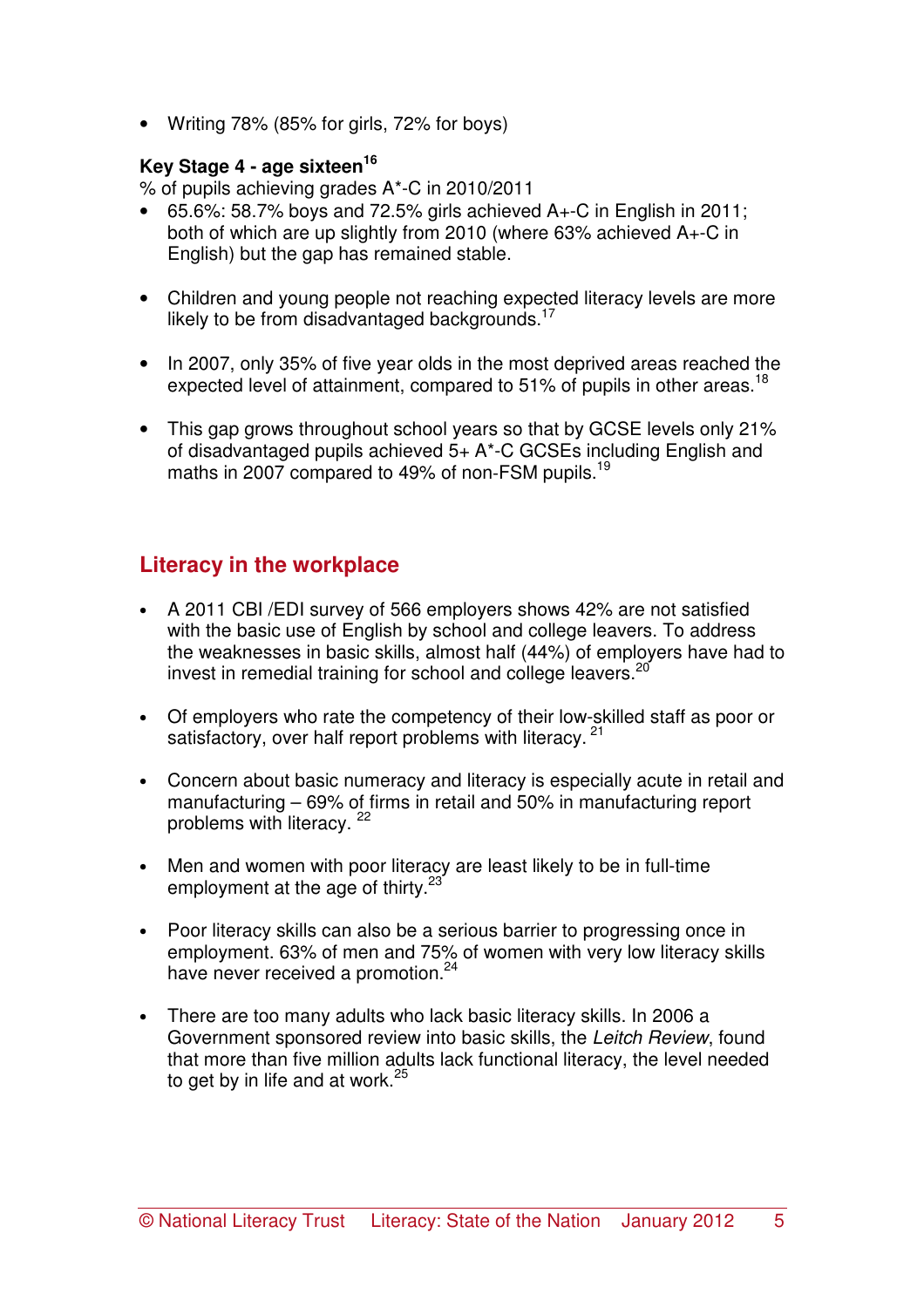# **Literacy in the home**

#### **Reading and writing frequency**

- 73% of parents and carers say their child often reads. $^{26}$
- Age is closely linked to attitudes towards reading and reading behaviour. 30% of five to eight year olds read a book every day compared with only 17% of fifteen to seventeen year olds. $27$  However, teenagers are more likely to read other materials such as blogs, websites and newspapers.<sup>28</sup>
- 14% of children and young people in lower income homes rarely or never read their books for pleasure.<sup>2</sup>

#### **Parents reading with their children**

- Parents are the most important reading role models for their children and young people. 71% of young people say that their mothers are their most important role model for reading and 62% say their fathers. $30$
- One in five parents easily find the opportunity to read to their children, with the rest struggling to read to their children due to fatigue and busy lifestyles. Of the parents that read to the children, 67% are mothers compared to just 17% of fathers.<sup>31</sup>
- Recent research has shown that the likelihood of fathers reading to their children is linked to their socio-economic background.<sup>32</sup> Fathers with higher incomes are more likely to read to their children, for example, 21% of dads in £40-50k income homes are the principal reader, compared to just 11% in homes with an annual income of £10-15k. $^{33}$

#### **Notes to Editors**  l.

 $11$  Literacy: State of the Nation is designed to provide a picture of literacy in the UK. All data and statistics are fully referenced and further information can be sought from the original

document.<br><sup>2</sup> DfES (2003) Skills for Life

 $3$  Clark Christina and Douglas Jonathan, Young People Reading and Writing Today: Whether, what and why, London: National Literacy Trust, 2010.

 $<sup>4</sup>$  NLT (2009) Manifesto for Literacy</sup>

 $5$  NLT (2009) Manifesto for Literacy

 $6$  Clark Christina, Osborne Sarah, and Dugdale George, Reaching out with role models: summary of the study, London: National Literacy Trust, April 2009, p5<br><sup>7</sup> Clark Christine and Duadele George, *Young people's writing ettitude* 

Clark Christina and Dugdale George, Young people's writing attitudes, behaviour and the role of technology, London: National Literacy Trust, 2009, executive summary

<sup>&</sup>lt;sup>8</sup> Clark Christina and Dugdale George, Young people's writing attitudes, behaviour and the role of technology, London: National Literacy Trust, 2009, executive summary

<sup>&</sup>lt;sup>9</sup> Clark Christina, Osborne Sarah and Dugdale George, (2009) Reaching out with role models: role models and young people's reading, London: National Literacy Trust, p13